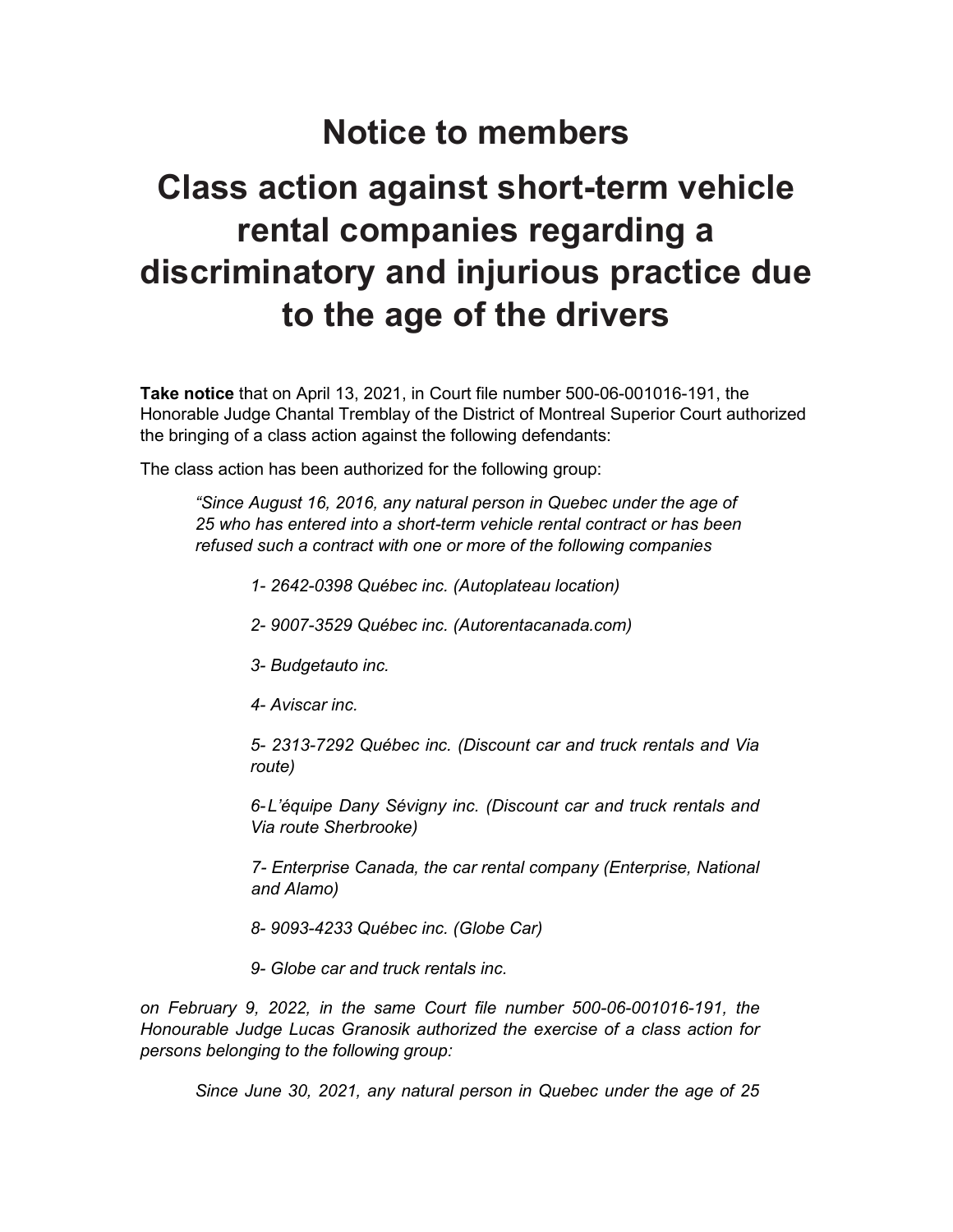*who has entered into a short-term vehicle rental contract or has been refused such a contract with one or the other of the following companies:*

*10- Hertz Canada Limited;*

*11- Dollar Thrifty Automotive Group Canada inc.*

*(hereinafter: the Group)"*

The status of representative has been assigned to Option consommateurs and Mr. Guillaume Rousseau has been identified as the designated person.

Option consommateurs blames these short-term vehicle rental companies for exercising a discriminatory and injurious practice by charging additional fees or refusing to conclude a rental contract for some or any type of vehicle due to the age of one of the drivers named in the rental contract.

The main issues that will be collectively addressed in this class action are:

Have the defendants imposed additional charges on lessees or refused to enter into a rental contract for any type of vehicles because of the age of one of the drivers named in the rental contract?

Are the practices of charging additional fees to lessees and refusing to enter into a rental contract for some or any type of vehicles because of the age of one of the drivers named in the rental contract discriminatory within the meaning of the Charter?

Are members who have paid additional fees because of the age of one of the drivers named in the contract with one of the defendants entitled to be reimbursed the additional fees imposed due to age and to monetary compensation for the taxes applied on these charges?

Are the members of the Group entitled to moral damages for their troubles, problems, inconveniences and pain suffered as a result of the discriminatory practices of the defendants against them, and, if so, in what amount?

Do Class Members have the right to an end of the discriminatory practices by the Defendants?

Does charging additional fees to members because of the age of one of the drivers named in the contract amount to exploitation of the consumer within the meaning of section 8 of the *Consumer Protection Act*?

Are members who have paid additional fees due to the age of one of the drivers named in the contract entitled to moral and / or punitive damages in accordance with Article 272 of the *Consumer Protection Act* because of the violation of article 8 of this same law, and, if applicable, to what amount?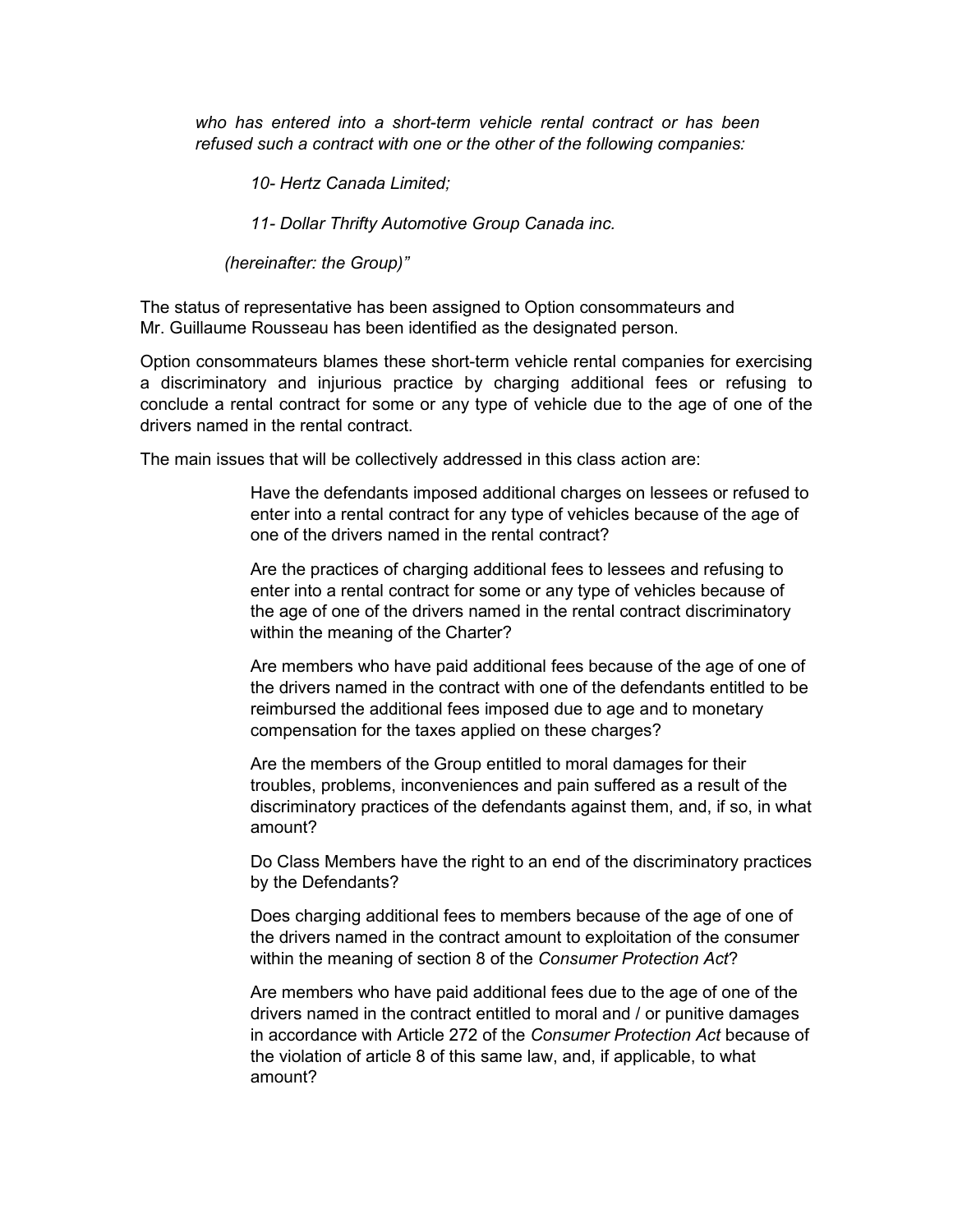Alternatively, if the court finds that there is no discrimination:

Do members who have paid additional fees due to the age of one of the drivers named in the contract have the right to stop this practice?

Are members who have paid additional fees due to the age of one of the drivers named in the contract with one of the defendants entitled to reimbursement equivalent to the reduction or elimination of these fees and to monetary compensation for taxes applied on these charges?

The conclusions sought with relations to these questions are as follows:

**GRANT** the application to institute proceedings for all members of the Group;

## **Regarding the designated person:**

**CONDEMN** the defendant the rental car company Enterprise Canada to pay to the designated person as material damages the sum of \$40.00, plus monetary compensation equivalent to the taxes paid on these fees, with interest at the legal rate increased by the additional indemnity provided for in Article 1619 of the *Civil Code of Quebec*;

**CONDEMN** the defendant the rental car company Enterprise Canada to pay the designated person compensation for moral damages, with interest at the legal rate plus the additional compensation provided for in Article 1619 of the *Civil Code of Quebec*;

**CONDEMN** the defendant the rental car company Enterprise Canada to pay to the designated person punitive damages in accordance with section 272 of the *Consumer Protection Act* with interest at the legal rate plus the additional compensation provided for in Article 1619 of the *Civil Code of Quebec* from the judgment;

## **Regarding the Group**:

#### **Injunction**

**ORDER** the defendants to cease the discriminatory practices of imposing additional fees and refusing to enter into a rental contract for some or any type of vehicles based on the age of one of the drivers named in the rental contract;

Alternatively, if the court finds that there is no discrimination:

**ORDER** the defendants to cease the practice of charging additional injurious fees because of the age of one of the named drivers;

#### **Material damages**

**CONDEMN** the defendants to reimburse the additional fees charged to members due to the age of one of the designated drivers as well as to pay monetary compensation equivalent to the taxes paid on these additional fees with interest at the legal rate increased by the indemnity additional provided for in Article 1619 of the *Civil Code of Quebec*;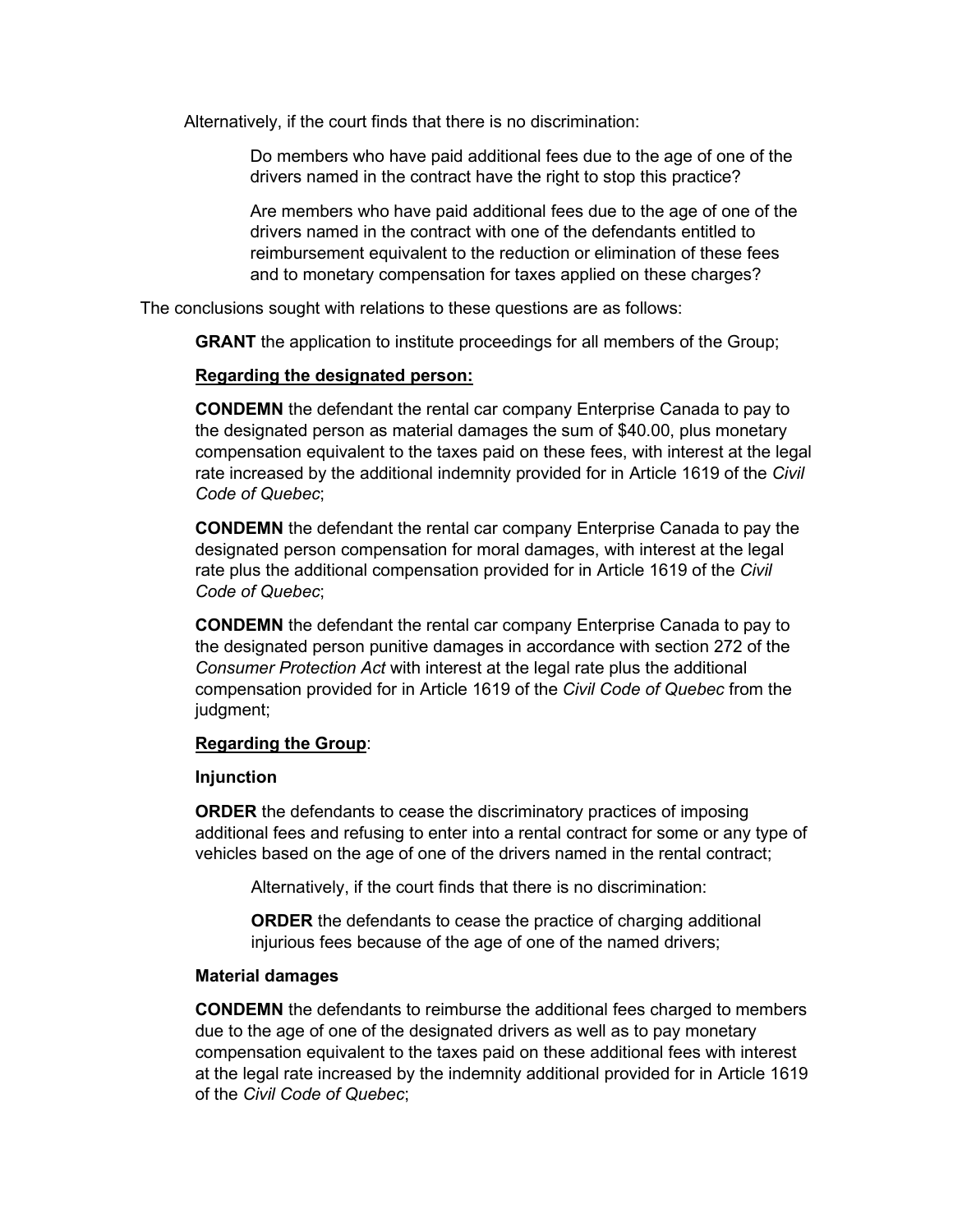Alternatively, if the court finds that there is no discrimination:

**CONDEMN** the defendants to reimburse the members the equivalent of the reduction or elimination of the additional fees charged because of the age as well as to pay monetary compensation equivalent to the taxes paid on these additional fees with interest at the legal rate increased by additional indemnity provided for in Article 1619 of the *Civil Code of Quebec*;

**ORDER** the collective recovery of these claims;

# **Moral damages**

**CONDEMN** the defendants to pay to each of the members of the Group compensation for moral damages, with interest at the legal rate plus the additional compensation provided for in Article 1619 of the *Civil Code of Quebec*;

**ORDER** the collective recovery of these claims;

# **Punitive damages**

**CONDEMN** the defendants to pay punitive damages to each member of the Group in accordance with Article 272 *Consumer Protection Act*, with interest at the legal rate plus the additional compensation provided for in Article 1619 of the *Civil Code of Quebec* from the judgment;

**ORDER** the collective recovery of these claims;

# **Concerning the representative:**

**GRANT** a compensation to the representative in accordance with Article 593 C.p.c., the amount of which will be determined by the Court;

**THE WHOLE** with legal costs, including opinion and expert costs.

The Option consommateurs' class action on behalf of the members of the Group will consist of an action for injunction, reduction of obligation and material, moral and punitive damages, which will be brought in the district of Montreal.

All Group members may benefit from the class action and will be bound by any judgment to be made on the class action without having to register.

You can exclude yourself from the Group the following way:

- a) A member, who has not already made a personal request, may exclude himself from the Group by notifying the clerk of the Superior Court of the district of Montreal by registered or certified mail in accordance with Article 580 of the *Code of Civil Procedure*. The deadline to exclude yourself is June 9, 2022, the postmark being proof of the date of dispatch.
- b) Any member of the Group who has filed a claim before a civil law court that would have the final judgment in the context of this class action is deemed to